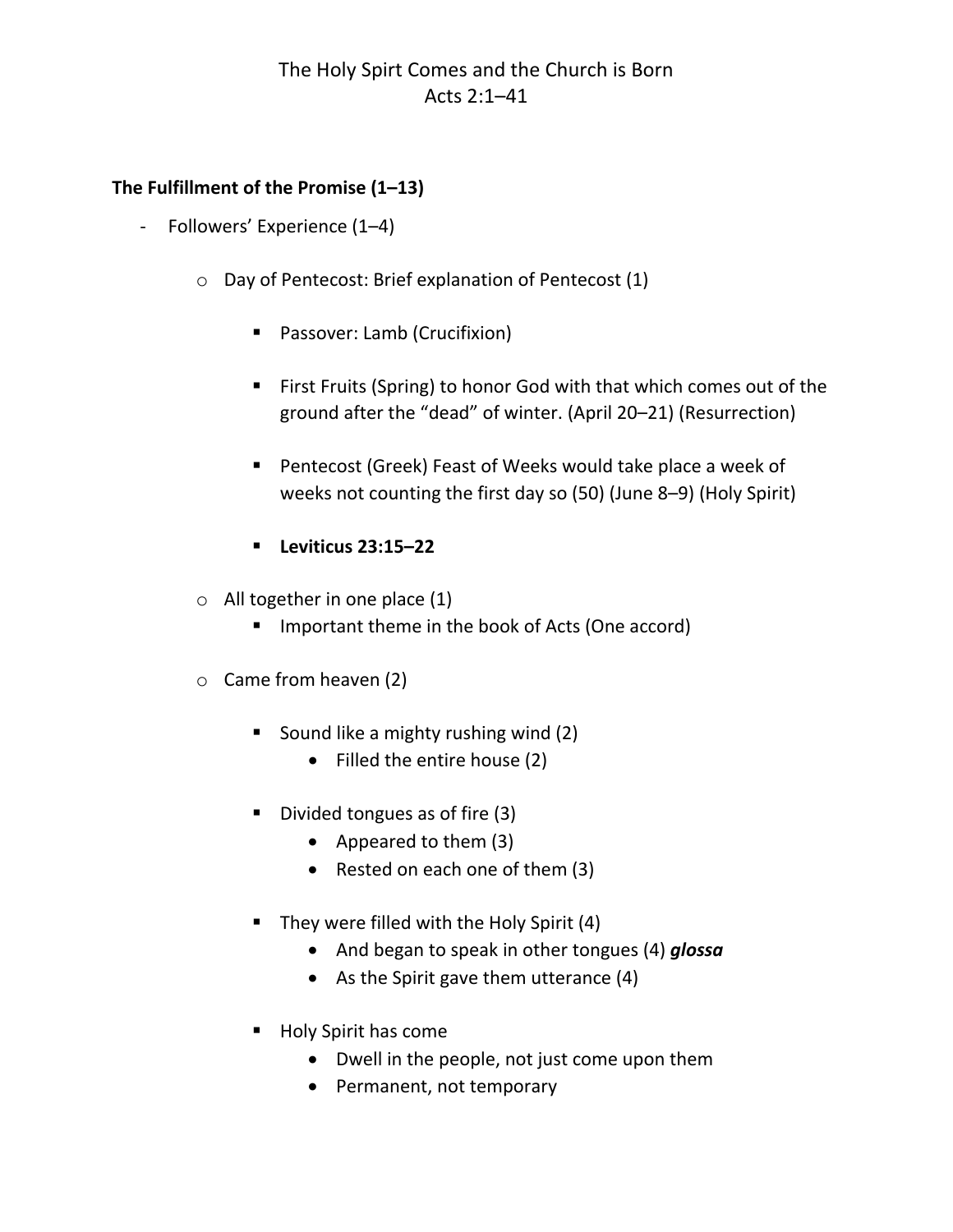- ‐ Observers' Experience (5–13)
	- o Devout Jews from every nation under heaven had come for the celebration of Pentecost Festival (5)
	- o The sound was audible to all and a crowd gathered, and they heard in their own languages "the mighty works of God" (6–12)
		- "In his own language" *dialektos* (6)
		- "Bewildered", "Amazed and astonished" / "amazed and perplexed" (6, 7, 12)
			- This was not just the ordinary
			- When is the last time you were amazed and astonished at what God had done? (Should happen regularly)
	- o There will always be scoffers, skeptics, and naysayers when God is moving (13) "Others mocking said, 'They are filled with new wine.'"

## **The gospel preached by Peter (14–36)**

- ‐ Peter stands as a spokesperson once again (1:15) (14)
- ‐ Defense against drunkenness (15) (9 am)
- ‐ Illustration of Scripture (16–21)
	- o **Joel 2:28–32** 
		- Last days
			- Pour out my Spirit on **all flesh** (beyond Jews)
				- o Prophesy
				- o Visions
				- o Dreams
			- Salvation for those who call on the **name** of the Lord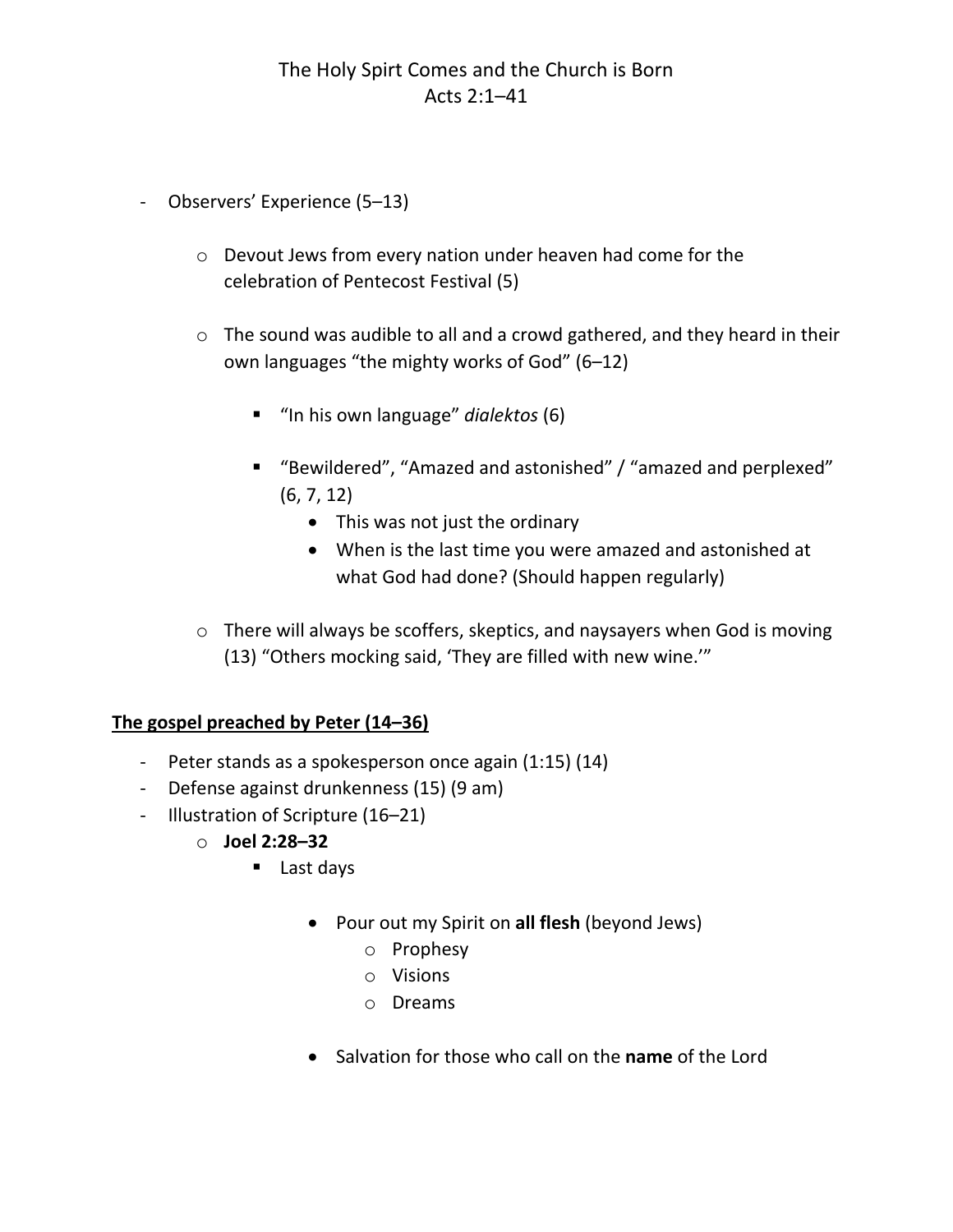# The Holy Spirt Comes and the Church is Born Acts 2:1–41

Presenting of Evidence

- ‐ The Gospel (22–24)
	- o Jesus "man attested to you by God with **mighty works** and **wonders** and **signs** . . . this Jesus (Evidence)
		- Delivered up according to the **definite plan** and foreknowledge of God
			- Crucified/Buried
			- God raised him up,
				- o Loosing pangs of death
				- o Not possible for him to be held by it
- ‐ **Fulfillment of Scripture** (25 –28) (Evidence)
	- o **Psalm 16:8–11** Will not let the Holy One (Jesus) see corruption (27)
- ‐ Explanation of Scripture & Gospel (29–33)
	- o David, dead and still buried in the tomb (not yet resurrected) (29)
	- o Prophet, knowing God would fulfill his promise to David to set one of his descendants on eternal throne (30)
		- **2 Samuel 7:16** <sup>16</sup> And your house and your kingdom shall be made sure forever before me. Your throne shall be established forever.'"
	- o Foresaw and spoke about the resurrection of Christ (31)
	- o Peter and the church are **witnesses** to the resurrection (32) (Evidence)
	- o Now they are **witnesses** of the receiving and power of the Holy Spirit (33) (Evidence)
- ‐ Invitation (34–36)